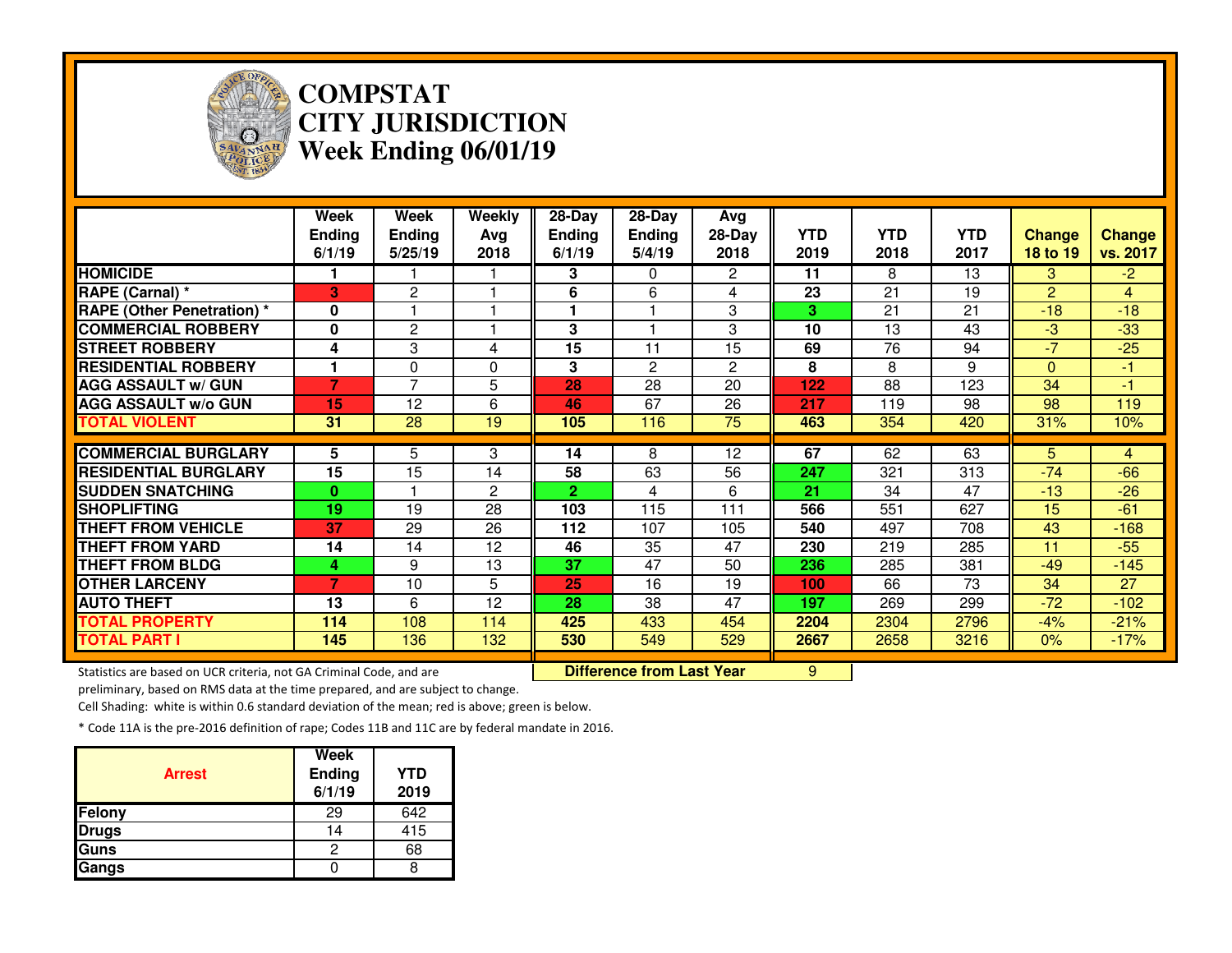

### **COMPSTAT PRECINCT COMMANDER: NORTH PRECINCTWeek Ending 06/01/19**

**CAPT. CARY HILL**

-26



|                                   | Week                 | Week            | Weekly         | 28-Day                   | 28-Day         | Avg            |              |              |                         |               |               |
|-----------------------------------|----------------------|-----------------|----------------|--------------------------|----------------|----------------|--------------|--------------|-------------------------|---------------|---------------|
|                                   | <b>Ending</b>        | Ending          | Avg            | <b>Ending</b>            | <b>Ending</b>  | $28-Day$       | <b>YTD</b>   | <b>YTD</b>   | <b>YTD</b>              | <b>Change</b> | <b>Change</b> |
|                                   | 6/1/19               | 5/25/19         | 2018           | 6/1/19                   | 5/4/19         | 2018           | 2019         | 2018         | 2017                    | 18 to 19      | vs. 2017      |
| <b>HOMICIDE</b>                   | 0                    |                 | 0              |                          | $\Omega$       | 0              | 3            |              | 3                       | $\mathbf{2}$  | 0             |
| RAPE (Carnal) *                   |                      |                 | 0              | $\overline{2}$           | $\Omega$       |                | 6            | 5            | 8                       |               | $-2$          |
| <b>RAPE (Other Penetration) *</b> | 0                    |                 | 0              |                          |                | 0              | $\mathbf{2}$ | $\mathbf{2}$ | 4                       | $\Omega$      | $-2$          |
| <b>COMMERCIAL ROBBERY</b>         | $\bf{0}$             | $\Omega$        | 0              | 0                        | $\Omega$       | 0              |              | 3            | 4                       | $-2$          | $-3$          |
| <b>STREET ROBBERY</b>             |                      |                 | ٠              | 2                        | 2              | 5              | 17           | 26           | 38                      | $-9$          | $-21$         |
| <b>RESIDENTIAL ROBBERY</b>        | $\bf{0}$             | $\Omega$        | 0              |                          | $\Omega$       | 0              | 1            | 3            | $\overline{\mathbf{1}}$ | $-2$          | $\mathbf{0}$  |
| <b>AGG ASSAULT w/ GUN</b>         | $\blacktriangleleft$ | $\mathbf{2}$    |                | 7                        | $\overline{7}$ | 5              | 26           | 23           | 27                      | 3             | $-1$          |
| <b>AGG ASSAULT w/o GUN</b>        | 8                    | 4               | $\overline{c}$ | 19                       | 13             | 8              | 62           | 33           | 28                      | 29            | 34            |
| <b>TOTAL VIOLENT</b>              | 11                   | 10              | 5              | 33                       | 23             | 20             | 118          | 96           | 113                     | 23%           | 4%            |
|                                   |                      |                 |                |                          |                |                |              |              |                         |               |               |
| <b>COMMERCIAL BURGLARY</b>        | 0                    | 0               |                | 0                        | 2              | 3              | 13           | 15           | 22                      | $-2$          | $-9$          |
| <b>RESIDENTIAL BURGLARY</b>       | 6                    | 6               |                | 17                       | 11             | 6              | 40           | 34           | 32                      | 6             | 8             |
| <b>SUDDEN SNATCHING</b>           | 0                    |                 |                |                          | 3              | $\overline{2}$ | 9            | 17           | 25                      | $-8$          | $-16$         |
| <b>SHOPLIFTING</b>                |                      | 2               | 4              | 13                       | 12             | 18             | 71           | 116          | 89                      | $-45$         | $-18$         |
| <b>THEFT FROM VEHICLE</b>         | 9                    | 4               | 6              | 26                       | 32             | 23             | 127          | 97           | 171                     | 30            | $-44$         |
| <b>THEFT FROM YARD</b>            | 4                    | 2               | 3              | 9                        | 9              | 13             | 60           | 59           | 98                      |               | $-38$         |
| <b>THEFT FROM BLDG</b>            |                      | 3               | 3              | 10                       | 12             | 14             | 55           | 80           | 132                     | $-25$         | $-77$         |
| <b>OTHER LARCENY</b>              | $\bf{0}$             | 2               |                | 3.                       | 3              | 6              | 18           | 12           | 15                      | 6             | 3             |
| <b>AUTO THEFT</b>                 | $\mathbf{2}$         | $\overline{2}$  | 3              | $\overline{\phantom{a}}$ | $\overline{z}$ | 10             | 34           | 45           | 78                      | $-11$         | $-44$         |
| <b>TOTAL PROPERTY</b>             | 23                   | 22              | 23             | 86                       | 91             | 94             | 427          | 475          | 662                     | $-10%$        | $-35%$        |
| <b>TOTAL PART I</b>               | 34                   | $\overline{32}$ | 28             | 119                      | 114            | 114            | 545          | 571          | 775                     | $-5%$         | $-30%$        |

Statistics are based on UCR criteria, not GA Criminal Code, and are **Difference from Last Year** 

preliminary, based on RMS data at the time prepared, and are subject to change.

Cell Shading: white is within 0.6 standard deviation of the mean; red is above; green is below.

| <b>Arrests</b> | <b>Week</b><br><b>Ending</b><br>6/1/19 | <b>YTD</b><br>2019 |
|----------------|----------------------------------------|--------------------|
| Felony         |                                        | 156                |
| Guns           |                                        |                    |
| <b>Drugs</b>   | h                                      | 111                |
| Gangs          |                                        |                    |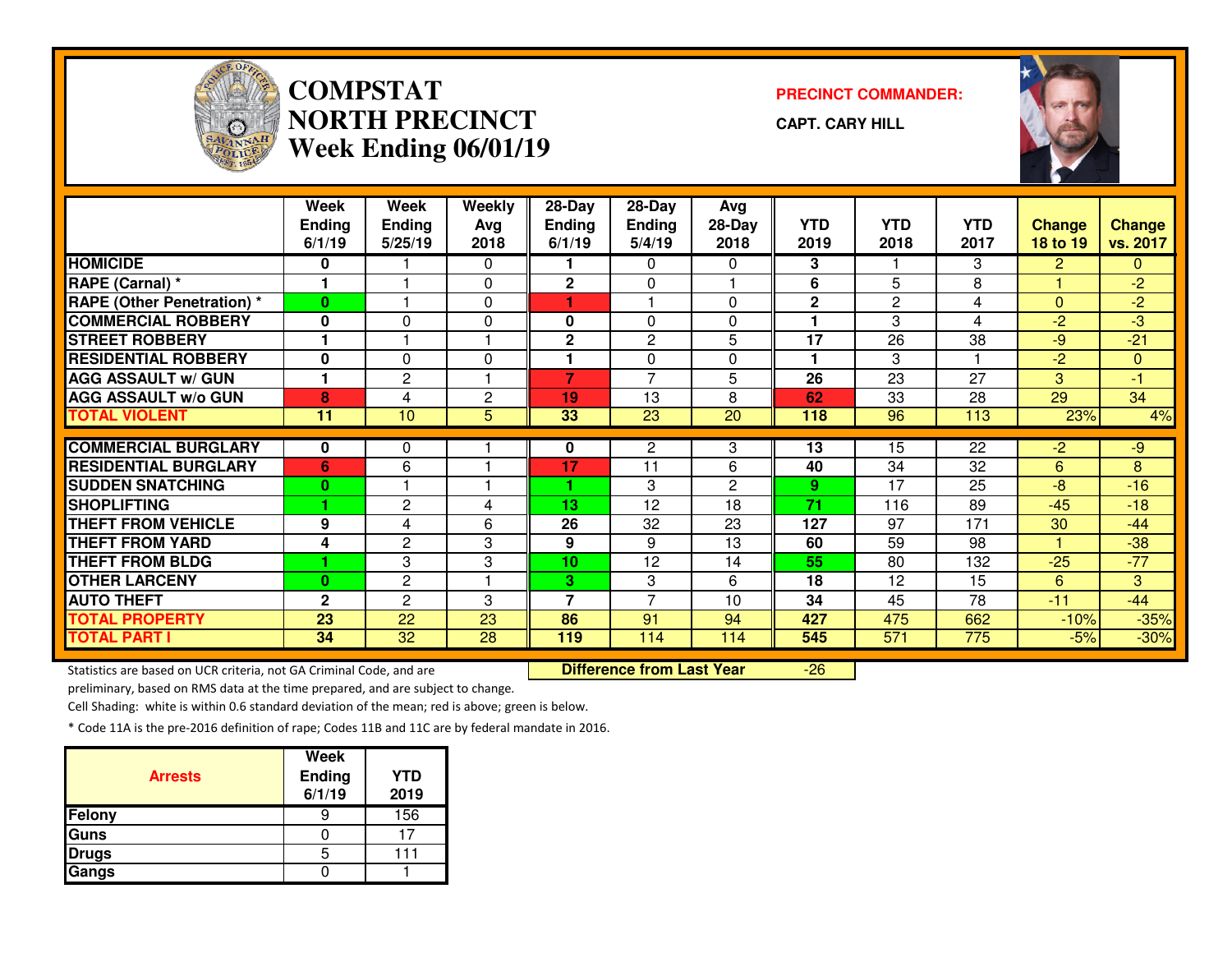

# **COMPSTAT PRECINCT COMMANDER: CENTRAL PRECINCTWeek Ending 06/01/19**

**CAPT. BEN HERRON**



|                                   | Week           | <b>Week</b>    | Weekly         | 28-Day        | 28-Day         | Avg            |                |            |            |                |                 |
|-----------------------------------|----------------|----------------|----------------|---------------|----------------|----------------|----------------|------------|------------|----------------|-----------------|
|                                   | <b>Ending</b>  | <b>Ending</b>  | Avg            | <b>Ending</b> | <b>Ending</b>  | 28-Day         | <b>YTD</b>     | <b>YTD</b> | <b>YTD</b> | <b>Change</b>  | <b>Change</b>   |
|                                   | 6/1/19         | 5/25/19        | 2018           | 6/1/19        | 5/4/19         | 2018           | 2019           | 2018       | 2017       | 18 to 19       | vs. 2017        |
| <b>HOMICIDE</b>                   | 0              | 0              | $\Omega$       |               | 0              |                | $\mathbf{2}$   | $\Omega$   |            | $\overline{2}$ |                 |
| RAPE (Carnal) *                   |                | 0              | 0              |               | 4              |                | $\overline{7}$ | 6          | 9          |                | $-2$            |
| <b>RAPE (Other Penetration) *</b> | $\mathbf{0}$   | $\Omega$       | 0              | $\bf{0}$      | 0              |                |                | 5          | 5          | $-4$           | $-4$            |
| <b>COMMERCIAL ROBBERY</b>         | 0              |                | $\mathbf{0}$   |               |                |                | 3              | 3          | 8          | $\Omega$       | $-5$            |
| <b>STREET ROBBERY</b>             |                |                |                | 6             | 5              | 5              | 24             | 20         | 24         | 4              | $\overline{0}$  |
| <b>RESIDENTIAL ROBBERY</b>        | 4              | 0              | $\Omega$       |               | $\Omega$       |                | $\mathbf{2}$   | 3          | 4          | $-1$           | $-2$            |
| <b>AGG ASSAULT w/ GUN</b>         | $\mathbf 2$    | 3              | 2              | 9             | $\overline{7}$ | $\overline{ }$ | 39             | 32         | 41         | $\overline{7}$ | $-2$            |
| <b>AGG ASSAULT w/o GUN</b>        |                | 2              | $\overline{c}$ | 6             | 28             | $\overline{ }$ | 60             | 35         | 33         | 25             | $\overline{27}$ |
| <b>TOTAL VIOLENT</b>              | $6\phantom{1}$ | $\overline{7}$ | 5              | 25            | 45             | 22             | 138            | 104        | 125        | 33%            | 10%             |
|                                   |                |                |                |               |                |                |                |            |            |                |                 |
| <b>COMMERCIAL BURGLARY</b>        | 0              |                |                |               | $\mathbf{2}$   | 3              | 15             | 17         | 13         | $-2$           | $\overline{2}$  |
| <b>RESIDENTIAL BURGLARY</b>       | 4              | 5              | 4              | 13            | 25             | 15             | 77             | 94         | 98         | $-17$          | $-21$           |
| <b>SUDDEN SNATCHING</b>           | 0              | 0              | 0              | 0             |                |                | 3              | 5          | 12         | $-2$           | $-9$            |
| <b>SHOPLIFTING</b>                | 3              | 2              | 4              | 13            | 23             | 17             | 100            | 64         | 111        | 36             | $-11$           |
| <b>THEFT FROM VEHICLE</b>         | 12             | 8              | 7              | 35            | 30             | 26             | 128            | 138        | 199        | $-10$          | $-71$           |
| <b>THEFT FROM YARD</b>            | 5              | 8              | 4              | 22            | 14             | 16             | 89             | 64         | 95         | 25             | $-6$            |
| <b>THEFT FROM BLDG</b>            | $\bf{0}$       | 0              | 3              | 8             | 7              | 13             | 52             | 77         | 74         | $-25$          | $-22$           |
| <b>OTHER LARCENY</b>              | 4              | $\overline{2}$ |                | 8             | 5              | 5              | 34             | 17         | 21         | 17             | 13              |
| <b>AUTO THEFT</b>                 | 3              | 3              | 4              | 8             | 14             | 14             | 61             | 88         | 88         | $-27$          | $-27$           |
| <b>TOTAL PROPERTY</b>             | 31             | 29             | 27             | 108           | 121            | 109            | 559            | 564        | 711        | $-1%$          | $-21%$          |
| <b>TOTAL PART I</b>               | 37             | 36             | 33             | 133           | 166            | 131            | 697            | 668        | 836        | 4%             | $-17%$          |

Statistics are based on UCR criteria, not GA Criminal Code, and are **Difference from Last Year** 

<sup>29</sup>

preliminary, based on RMS data at the time prepared, and are subject to change.

Cell Shading: white is within 0.6 standard deviation of the mean; red is above; green is below.

| <b>Arrests</b> | <b>Week</b><br><b>Ending</b><br>6/1/19 | <b>YTD</b><br>2019 |
|----------------|----------------------------------------|--------------------|
| Felony         |                                        | 175                |
| <b>Drugs</b>   | ◠                                      | 92                 |
| Guns           |                                        |                    |
| Gangs          |                                        |                    |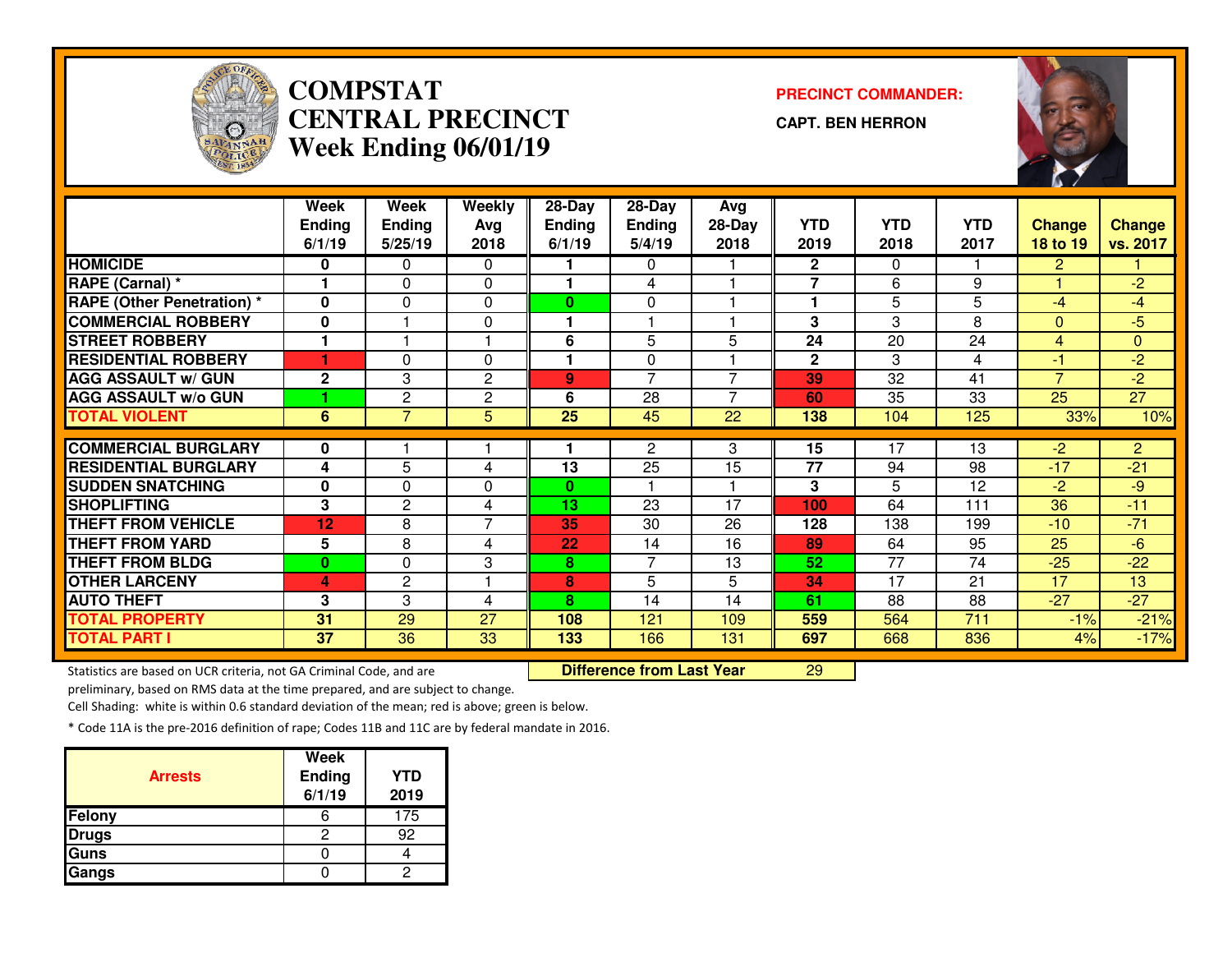

# **COMPSTATSOUTH PRECINCTWeek Ending 06/01/19**

**PRECINCT COMMANDER:**

**CAPT. MICHELLE HALFORD**



|                                   | Week           | Week           | Weekly         | 28-Day         | $28$ -Day      | Avg          |            |                 |                 |               |                |
|-----------------------------------|----------------|----------------|----------------|----------------|----------------|--------------|------------|-----------------|-----------------|---------------|----------------|
|                                   | <b>Ending</b>  | <b>Ending</b>  | Avg            | <b>Ending</b>  | <b>Ending</b>  | $28-Day$     | <b>YTD</b> | <b>YTD</b>      | <b>YTD</b>      | <b>Change</b> | <b>Change</b>  |
|                                   | 6/1/19         | 5/25/19        | 2018           | 6/1/19         | 5/4/19         | 2018         | 2019       | 2018            | 2017            | 18 to 19      | vs. 2017       |
| <b>HOMICIDE</b>                   |                | 0              | 0              |                | $\mathbf{0}$   | 0            | 5.         |                 |                 | 4             | 4              |
| RAPE (Carnal) *                   | $\bf{0}$       | $\Omega$       | 0              |                | $\overline{2}$ |              | 4          | 4               |                 | $\Omega$      | 3              |
| <b>RAPE (Other Penetration)</b> * | 0              | 0              | 0              | 0              | 0              |              | $\bf{0}$   | 10              | 3               | $-10$         | $-3$           |
| <b>COMMERCIAL ROBBERY</b>         | $\bf{0}$       | $\Omega$       | 0              |                | $\Omega$       |              | 4          | 5               | 13              | $-1$          | $-9$           |
| <b>STREET ROBBERY</b>             |                |                | ٠              | 4              | $\overline{2}$ | 3            | 13         | 12              | 11              |               | $\overline{2}$ |
| <b>RESIDENTIAL ROBBERY</b>        | $\bf{0}$       | $\Omega$       | 0              | ٠              | $\overline{2}$ |              | 3          | $\mathbf{2}$    |                 |               | $\overline{2}$ |
| <b>AGG ASSAULT w/ GUN</b>         | $\overline{2}$ |                |                | 5              | 4              | $\mathbf{2}$ | 23         | 6               | 19              | 17            | $\overline{4}$ |
| <b>AGG ASSAULT W/o GUN</b>        | $\bf{0}$       | 3              | 1              | $\overline{7}$ | 8              | 4            | 37         | 17              | 9               | 20            | 28             |
| <b>TOTAL VIOLENT</b>              | 4              | 5              | 3              | 20             | 18             | 14           | 89         | $\overline{57}$ | 58              | 56%           | 53%            |
|                                   |                |                |                |                |                |              |            |                 |                 |               |                |
| <b>COMMERCIAL BURGLARY</b>        | 3              | 4              |                | 10             | 3              | 5.           | 32         | 18              | $\overline{23}$ | 14            | 9              |
| <b>RESIDENTIAL BURGLARY</b>       | 3              |                | 4              | 9.             | 8              | 15           | 32         | 92              | 72              | $-60$         | $-40$          |
| <b>SUDDEN SNATCHING</b>           | $\bf{0}$       | $\Omega$       | 0              | $\bf{0}$       | 0              |              | 4          | 5               | 3               | $-1$          |                |
| <b>SHOPLIFTING</b>                | 11             | $\overline{7}$ | 13             | 52             | 44             | 53           | 268        | 231             | 306             | 37            | $-38$          |
| <b>THEFT FROM VEHICLE</b>         | 8              | 13             | $\overline{7}$ | 29             | 19             | 28           | 134        | 140             | 195             | $-6$          | $-61$          |
| <b>THEFT FROM YARD</b>            | $\mathbf{2}$   |                | 2              | 6              | 4              | 8            | 30         | 36              | 32              | $-6$          | $-2$           |
| <b>THEFT FROM BLDG</b>            | 3              | 3              | 3              | 14             | 15             | 12           | 71         | 53              | 108             | 18            | $-37$          |
| <b>OTHER LARCENY</b>              | 3              | 5              | 1              | 10             | 4              | $\mathbf{2}$ | 22         | 11              | 17              | 11            | 5              |
| <b>AUTO THEFT</b>                 | 3              |                | 3              | 6.             | $\overline{7}$ | 11           | 46         | 60              | 65              | $-14$         | $-19$          |
| <b>TOTAL PROPERTY</b>             | 36             | 35             | 34             | 136            | 104            | 136          | 639        | 646             | 821             | $-1%$         | $-22%$         |
| <b>TOTAL PART I</b>               | 40             | 40             | 37             | 156            | 122            | 150          | 728        | 703             | 879             | 4%            | $-17%$         |

Statistics are based on UCR criteria, not GA Criminal Code, and are **Difference from Last Year** 

<sup>25</sup>

preliminary, based on RMS data at the time prepared, and are subject to change.

Cell Shading: white is within 0.6 standard deviation of the mean; red is above; green is below.

| <b>Arrests</b> | <b>Week</b><br>Ending<br>6/1/19 | <b>YTD</b><br>2019 |
|----------------|---------------------------------|--------------------|
| Felony         |                                 | 118                |
| <b>Drugs</b>   | 2                               | 62                 |
| Gun            |                                 | 13                 |
| Gangs          |                                 |                    |